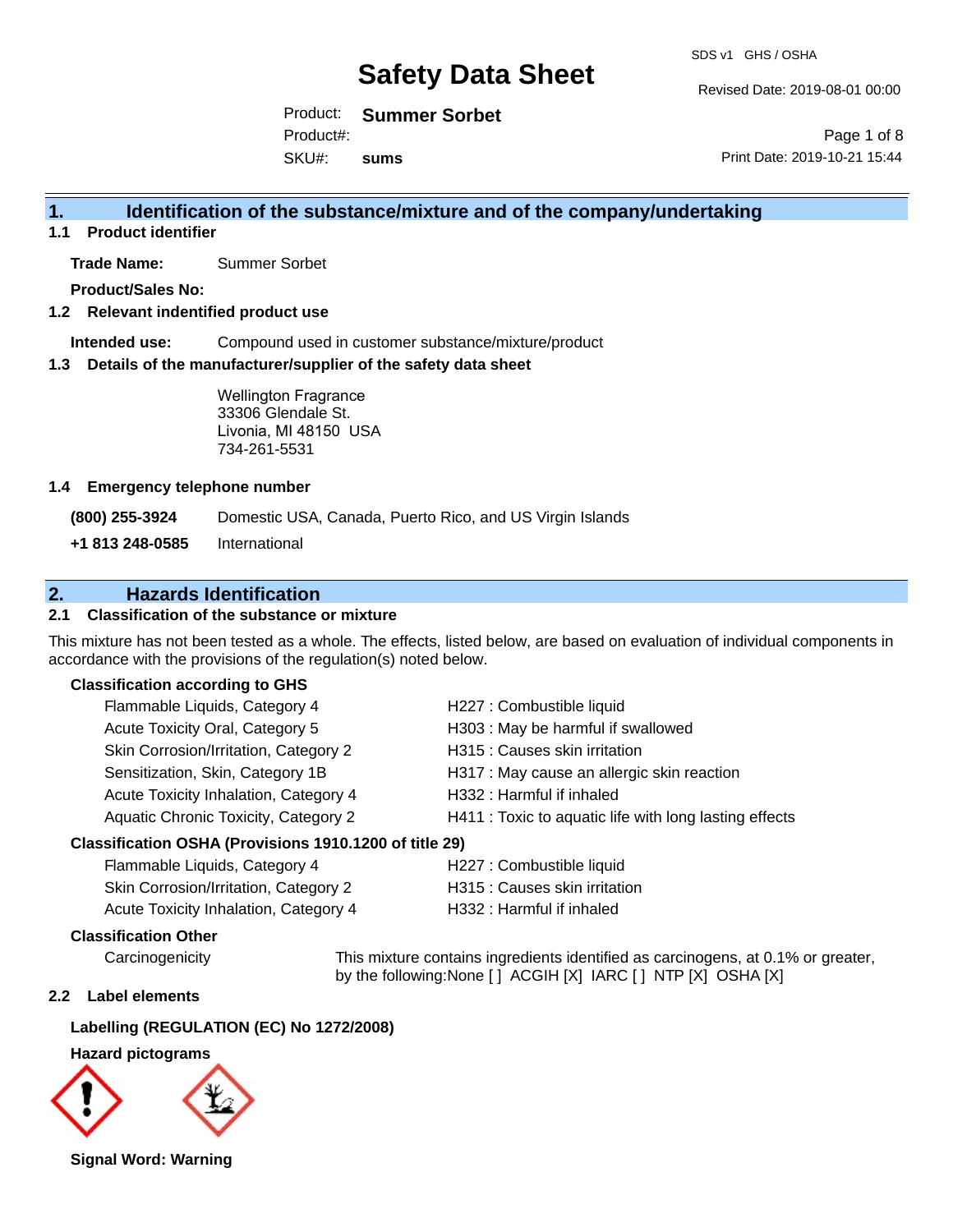#### Revised Date: 2019-08-01 00:00

### Product: **Summer Sorbet**

SKU#: Product#: **sums**

Page 2 of 8 Print Date: 2019-10-21 15:44

| <b>Hazard statments</b>         |                                                                                                                                                                |
|---------------------------------|----------------------------------------------------------------------------------------------------------------------------------------------------------------|
| H <sub>227</sub>                | Combustible liquid                                                                                                                                             |
| H <sub>303</sub>                | May be harmful if swallowed                                                                                                                                    |
| H315                            | Causes skin irritation                                                                                                                                         |
| H317                            | May cause an allergic skin reaction                                                                                                                            |
| H332                            | Harmful if inhaled                                                                                                                                             |
| H411                            | Toxic to aquatic life with long lasting effects                                                                                                                |
| <b>Precautionary Statements</b> |                                                                                                                                                                |
| <b>Prevention:</b>              |                                                                                                                                                                |
| P <sub>235</sub>                | Keep cool                                                                                                                                                      |
| P <sub>264</sub>                | Wash hands thoroughly after handling                                                                                                                           |
| P271                            | Use only outdoors or in a well-ventilated area                                                                                                                 |
| P <sub>272</sub>                | Contaminated work clothing should not be allowed out of the workplace                                                                                          |
| P <sub>273</sub>                | Avoid release to the environment                                                                                                                               |
| <b>Response:</b>                |                                                                                                                                                                |
| $P302 + P352$                   | IF ON SKIN: Wash with soap and water                                                                                                                           |
| $P304 + P312 + P340$            | IF INHALED: Call a POISON CENTER or doctor/physician if you feel unwell Remove victim<br>to fresh air and keep at rest in a position comfortable for breathing |
| P312                            | Call a POISON CENTER or doctor/physician if you feel unwell                                                                                                    |
| $P333 + P313$                   | If skin irritation or a rash occurs: Get medical advice/attention                                                                                              |
| P362                            | Take off contaminated clothing and wash before reuse                                                                                                           |
| P363                            | Wash contaminated clothing before reuse                                                                                                                        |
| P370 + P378                     | In case of fire: Use Carbon dioxide (CO2), Dry chemical, or Foam for extinction. Do not use<br>a direct water jet on burning material                          |
| P391                            | <b>Collect Spillage</b>                                                                                                                                        |

**2.3 Other Hazards**

#### **no data available**

## **3. Composition/Information on Ingredients**

## **3.1 Mixtures**

This product is a complex mixture of ingredients, which contains among others the following substance(s), presenting a health or environmental hazard within the meaning of the UN Globally Harmonized System of Classification and Labeling of Chemicals (GHS):

| CAS#<br>Ingredient                                | EC#                         | Conc.<br>Range | <b>GHS Classification</b>           |  |  |
|---------------------------------------------------|-----------------------------|----------------|-------------------------------------|--|--|
| 5989-27-5<br>Limonene                             | 227-813-5                   | $5 - 10 \%$    | H226; H304; H315; H317; H400; H410  |  |  |
| 6413-10-1                                         | $229 - 114 - 0$             | $5 - 10 \%$    | H <sub>227</sub> ; H <sub>316</sub> |  |  |
| Ethyl 2-methyl-1,3-dioxolane-2-acetate (Fructone) |                             |                |                                     |  |  |
| $88 - 41 - 5$                                     | 201-828-7                   | $2 - 5%$       | H227; H303; H316; H401; H411        |  |  |
|                                                   | 2-t-Butylcyclohexyl acetate |                |                                     |  |  |
| 18479-58-8                                        | 242-362-4                   | $2 - 5\%$      | H227; H303; H315; H319; H402        |  |  |
|                                                   | 2.6-dimethyloct-7-en-2-ol   |                |                                     |  |  |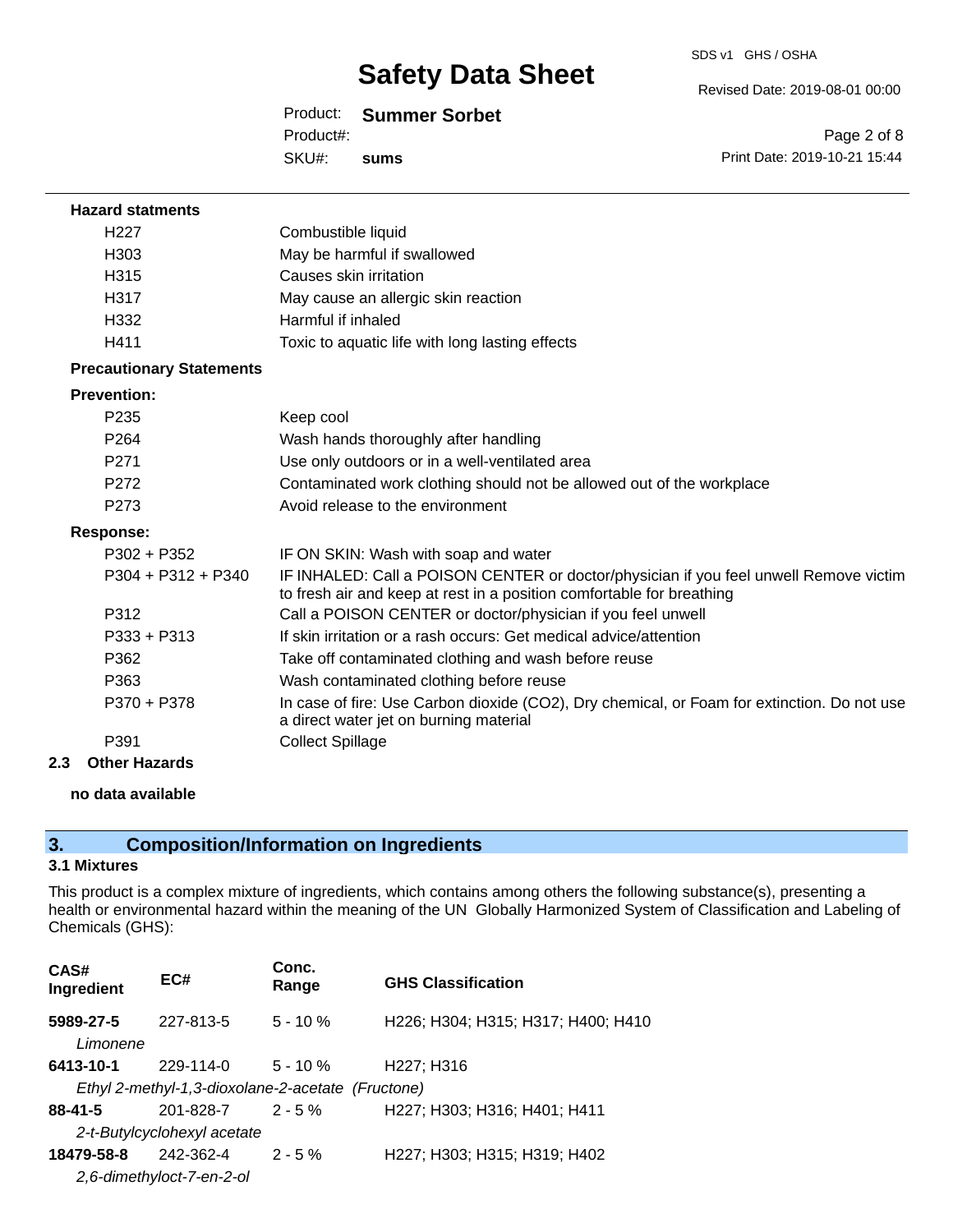#### Revised Date: 2019-08-01 00:00

## Product: **Summer Sorbet**

Product#:

SKU#: **sums**

#### Page 3 of 8 Print Date: 2019-10-21 15:44

| CAS#<br>Ingredient                                       | EC#                                | Conc.<br>Range | <b>GHS Classification</b>    |
|----------------------------------------------------------|------------------------------------|----------------|------------------------------|
| 151-05-3                                                 | 205-781-3                          | $2 - 5 \%$     | H303; H402                   |
|                                                          | 1,1-Dimethyl-2-phenylethyl acetate |                |                              |
| 54830-99-8                                               | 259-367-2                          | $1 - 2 \%$     | H303; H316; H402             |
|                                                          | Acetoxydihydrodicyclopentadiene    |                |                              |
| 142-19-8                                                 | 205-527-1                          | $1 - 2 \%$     | H227; H301; H311; H400; H412 |
| Allyl heptanoate                                         |                                    |                |                              |
| 101-86-0                                                 | 202-983-3                          | $1 - 2 \%$     | H303; H316; H317; H400; H411 |
| Hexyl cinnamaldehyde                                     |                                    |                |                              |
| 706-14-9                                                 | 211-892-8                          | $1 - 2\%$      | H316                         |
| gamma-Decalactone                                        |                                    |                |                              |
| 128-37-0                                                 | 204-881-4                          | $1 - 2 \%$     | H316; H400; H410             |
| <b>Butylated hydroxytoluene</b>                          |                                    |                |                              |
| See Section 16 for full text of GHS classification codes |                                    |                |                              |

See Section 16 for full text of GHS classification codes which where not shown in section 2

Total Hydrocarbon Content (%  $w/w$ ) = 6.29

| 4.                                                                                | <b>First Aid Measures</b>                                 |                                                                                                               |
|-----------------------------------------------------------------------------------|-----------------------------------------------------------|---------------------------------------------------------------------------------------------------------------|
| 4.1                                                                               | <b>Description of first aid measures</b>                  |                                                                                                               |
|                                                                                   | Inhalation:                                               | Remove from exposure site to fresh air and keep at rest.<br>Obtain medical advice.                            |
|                                                                                   | <b>Eye Exposure:</b>                                      | Flush immediately with water for at least 15 minutes.<br>Contact physician if symptoms persist.               |
|                                                                                   | <b>Skin Exposure:</b>                                     | Remove contaminated clothes. Wash thoroughly with water (and soap).<br>Contact physician if symptoms persist. |
|                                                                                   | Ingestion:                                                | Rinse mouth with water and obtain medical advice.                                                             |
| Most important symptoms and effects, both acute and delayed<br>4.2                |                                                           |                                                                                                               |
|                                                                                   | <b>Symptoms:</b>                                          | no data available                                                                                             |
|                                                                                   | <b>Risks:</b>                                             | Refer to Section 2.2 "Hazard Statements"                                                                      |
| Indication of any immediate medical attention and special treatment needed<br>4.3 |                                                           |                                                                                                               |
|                                                                                   | Treatment:                                                | Refer to Section 2.2 "Response"                                                                               |
| 5.                                                                                | <b>Fire-Fighting measures</b>                             |                                                                                                               |
| 5.1                                                                               | <b>Extinguishing media</b>                                |                                                                                                               |
|                                                                                   | Suitable:                                                 | Carbon dioxide (CO2), Dry chemical, Foam                                                                      |
|                                                                                   | <b>Unsuitable</b>                                         | Do not use a direct water jet on burning material                                                             |
|                                                                                   | 5.2 Special hazards arising from the substance or mixture |                                                                                                               |

| During fire fighting:<br>5.3 Advice for firefighters | Water may be ineffective              |  |
|------------------------------------------------------|---------------------------------------|--|
| <b>Further information:</b>                          | Standard procedure for chemical fires |  |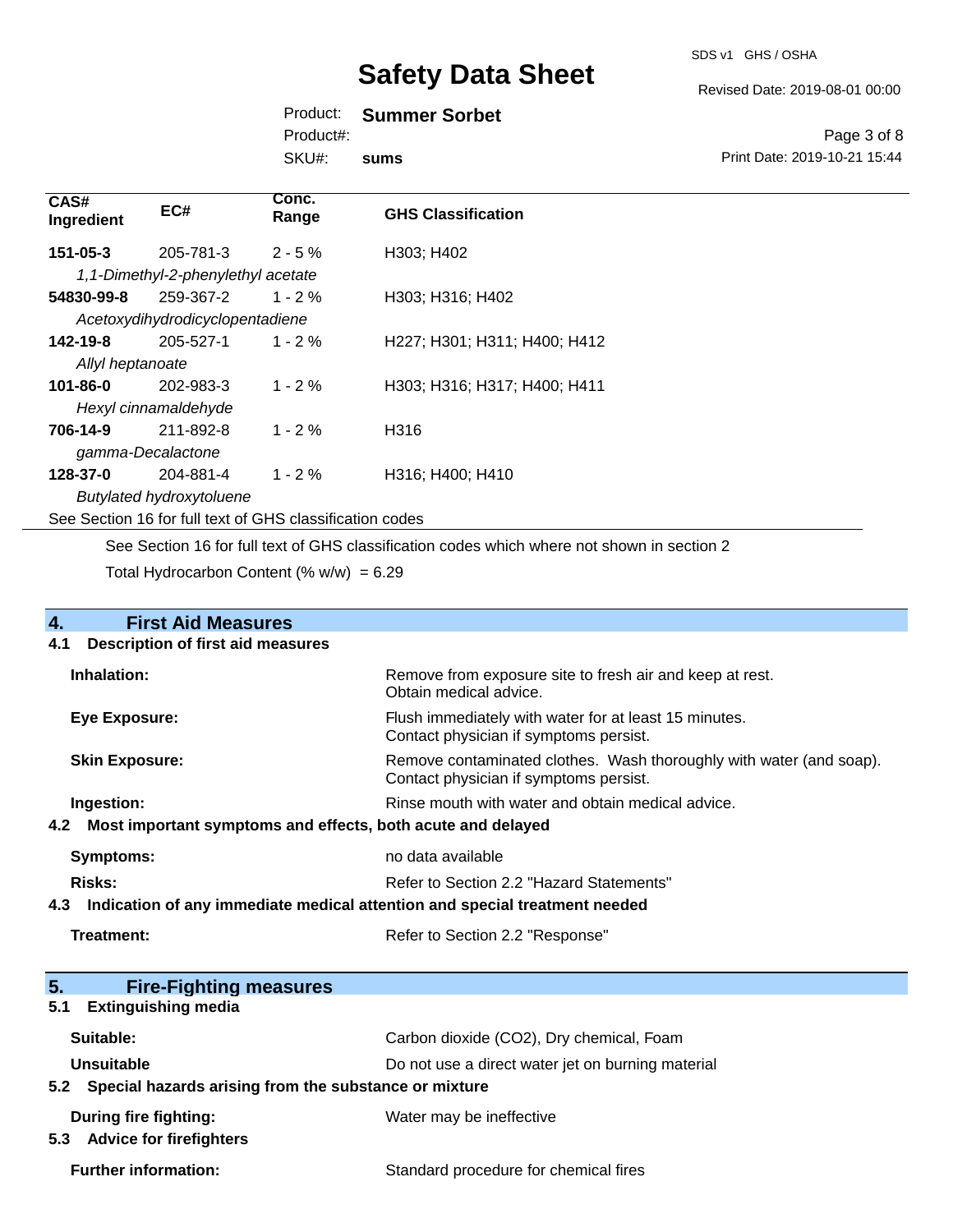Revised Date: 2019-08-01 00:00

Product: **Summer Sorbet** Product#:

SKU#: **sums**

Page 4 of 8 Print Date: 2019-10-21 15:44

### **6. Accidental Release Measures**

#### **6.1 Personal precautions, protective equipment and emergency procedures**

Avoid inhalation and contact with skin and eyes. A self-contained breathing apparatus is recommended in case of a major spill.

#### **6.2 Environmental precautions**

Keep away from drains, soil, and surface and groundwater.

#### **6.3 Methods and materials for containment and cleaning up**

Clean up spillage promptly. Remove ignition sources. Provide adequate ventilation. Avoid excessive inhalation of vapors. Gross spillages should be contained by use of sand or inert powder and disposed of according to the local regulations.

#### **6.4 Reference to other sections**

Not Applicable

### **7. Handling and Storage**

#### **7.1 Precautions for safe handling**

Apply according to good manufacturing and industrial hygiene practices with proper ventilation. Do not drink, eat or smoke while handling. Respect good personal hygiene.

#### **7.2 Conditions for safe storage, including any incompatibilities**

Store in a cool, dry and ventilated area away from heat sources and protected from light in tightly closed original container. Avoid uncoated metal container. Keep air contact to a minimum.

#### **7.3 Specific end uses**

No information available

#### **8. Exposure Controls/Personal Protection**

#### **8.1 Control parameters**

| <b>Exposure Limits:</b> |                                 |       |       |      |                                                  |
|-------------------------|---------------------------------|-------|-------|------|--------------------------------------------------|
| <b>Component</b>        |                                 | ACGIH | ACGIH | OSHA | <b>OSHA</b><br>TWA ppm STEL ppm TWA ppm STEL ppm |
| 128-37-0                | <b>Butylated hydroxytoluene</b> |       |       |      |                                                  |

**Engineering Controls:** Use local exhaust as needed.

#### **8.2 Exposure controls - Personal protective equipment**

| Eye protection:                | Tightly sealed goggles, face shield, or safety glasses with brow guards and side shields, etc.<br>as may be appropriate for the exposure |
|--------------------------------|------------------------------------------------------------------------------------------------------------------------------------------|
| <b>Respiratory protection:</b> | Avoid excessive inhalation of concentrated vapors. Apply local ventilation where appropriate.                                            |
| <b>Skin protection:</b>        | Avoid Skin contact. Use chemically resistant gloves as needed.                                                                           |

### **9. Physical and Chemical Properties**

#### **9.1 Information on basic physical and chemical properties**

**Appearance:** Liquid **Odor:** Conforms to Standard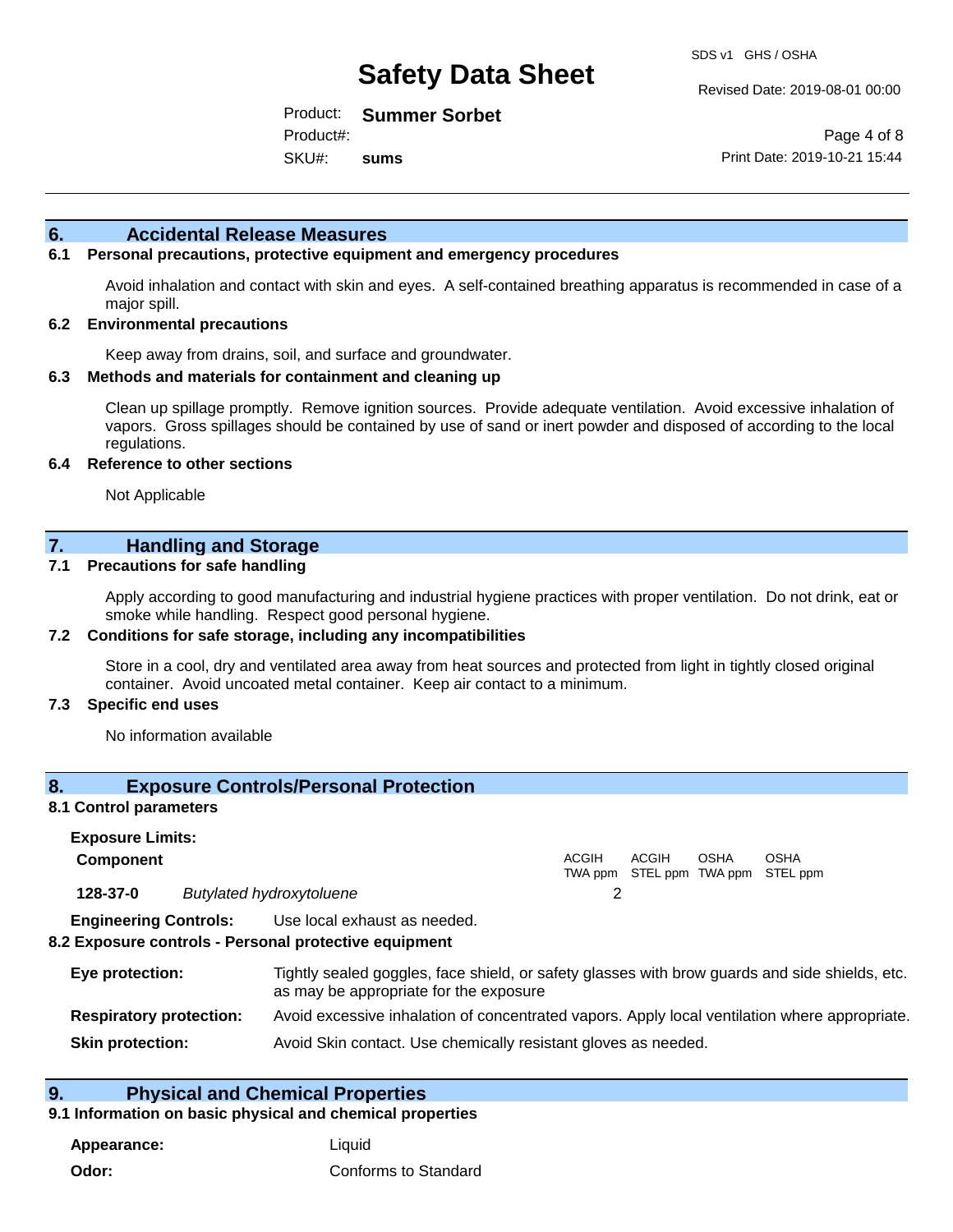Revised Date: 2019-08-01 00:00

Product: **Summer Sorbet** SKU#: Product#: **sums**

Page 5 of 8 Print Date: 2019-10-21 15:44

| Color:                       | Colorless to Yellow Tint (G1) |
|------------------------------|-------------------------------|
| <b>Viscosity:</b>            | Liquid                        |
| <b>Freezing Point:</b>       | Not determined                |
| <b>Boiling Point:</b>        | Not determined                |
| <b>Melting Point:</b>        | Not determined                |
| <b>Flashpoint (CCCFP):</b>   | 185 F (85.00 C)               |
| <b>Auto flammability:</b>    | Not determined                |
| <b>Explosive Properties:</b> | None Expected                 |
| <b>Oxidizing properties:</b> | None Expected                 |
| Vapor Pressure (mmHg@20 C):  | 0.0753                        |
| %VOC:                        | 0.08                          |
| Specific Gravity @ 25 C:     | 0.9675                        |
| Density @ 25 C:              | 0.9645                        |
| Refractive Index @ 20 C:     | 1.4795                        |
| Soluble in:                  | Oil                           |

## **10. Stability and Reactivity**

| 10.1 Reactivity                         | None                                               |
|-----------------------------------------|----------------------------------------------------|
| <b>10.2 Chemical stability</b>          | Stable                                             |
| 10.3 Possibility of hazardous reactions | None known                                         |
| 10.4 Conditions to avoid                | None known                                         |
| 10.5 Incompatible materials             | Strong oxidizing agents, strong acids, and alkalis |
| 10.6 Hazardous decomposition products   | None known                                         |

## **11. Toxicological Information**

## **11.1 Toxicological Effects**

|                                              | Acute Toxicity Estimates (ATEs) based on the individual Ingredient Toxicity Data utilizing the "Additivity Formula" |
|----------------------------------------------|---------------------------------------------------------------------------------------------------------------------|
| Acute toxicity - Oral - (Rat) mg/kg          | (LD50: 3712.1226) May be harmful if swallowed                                                                       |
| Acute toxicity - Dermal - (Rabbit) mg/kg     | Not classified - the classification criteria are not met                                                            |
| Acute toxicity - Inhalation - (Rat) mg/L/4hr | (LD50: 12.5485) Harmful if inhaled                                                                                  |
| <b>Skin corrosion / irritation</b>           | Harmful if inhaled                                                                                                  |
| Serious eye damage / irritation              | Not classified - the classification criteria are not met                                                            |
| <b>Respiratory sensitization</b>             | Not classified - the classification criteria are not met                                                            |
| <b>Skin sensitization</b>                    | May cause an allergic skin reaction                                                                                 |
| <b>Germ cell mutagenicity</b>                | Not classified - the classification criteria are not met                                                            |
| Carcinogenicity                              | Not classified - the classification criteria are not met                                                            |
| <b>Reproductive toxicity</b>                 | Not classified - the classification criteria are not met                                                            |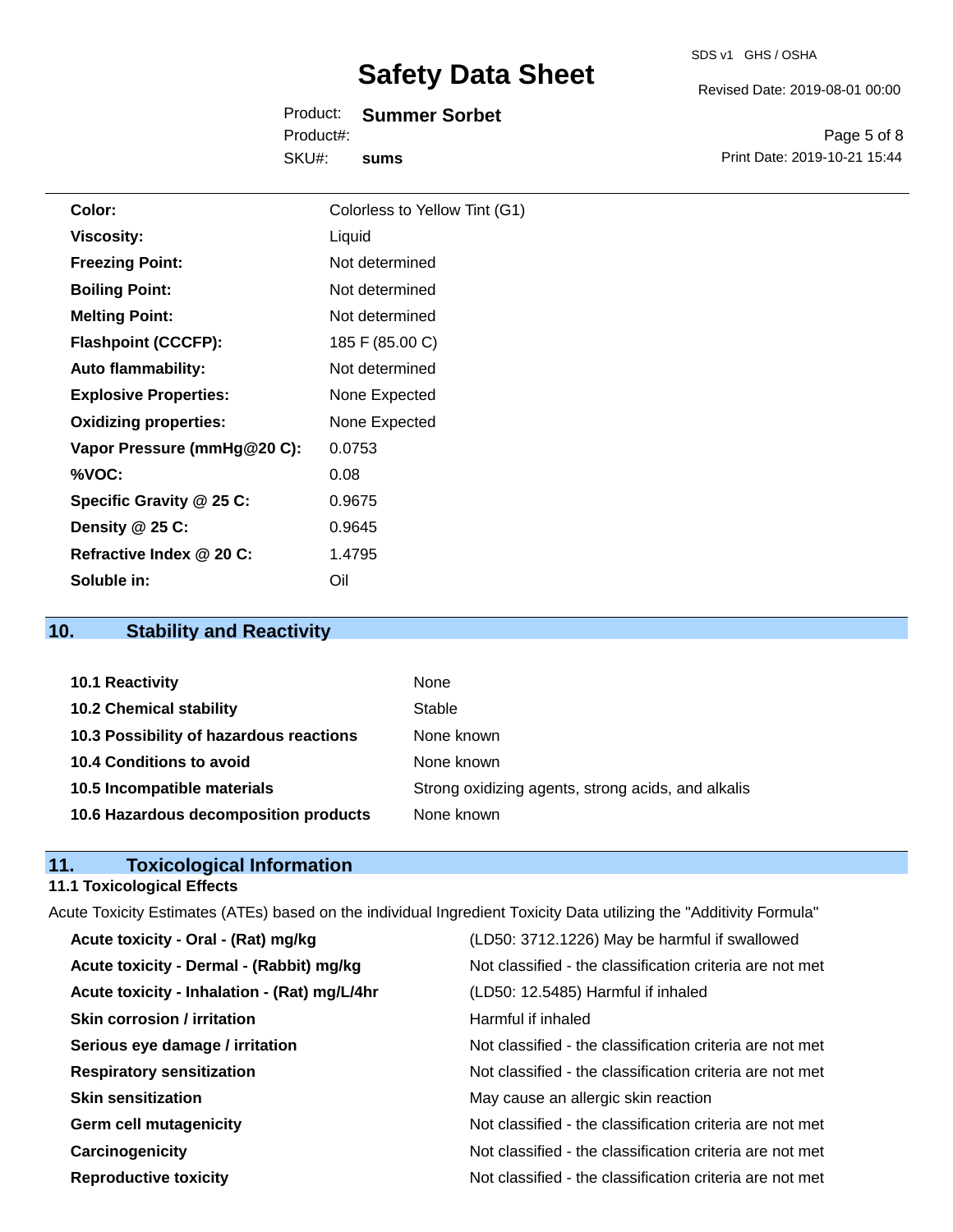SDS v1 GHS / OSHA

Revised Date: 2019-08-01 00:00

|            | Product: Summer Sorbet |
|------------|------------------------|
| Product#:  |                        |
| SKU#: sums |                        |
|            |                        |

Page 6 of 8 Print Date: 2019-10-21 15:44

| Specific target organ toxicity - single exposure<br>Specific target organ toxicity - repeated exposure<br><b>Aspiration hazard</b> | Not classified - the classification criteria are not met<br>Not classified - the classification criteria are not met<br>Not classified - the classification criteria are not met |
|------------------------------------------------------------------------------------------------------------------------------------|----------------------------------------------------------------------------------------------------------------------------------------------------------------------------------|
| 12.<br><b>Ecological Information</b>                                                                                               |                                                                                                                                                                                  |
| 12.1 Toxicity                                                                                                                      |                                                                                                                                                                                  |
| <b>Acute acquatic toxicity</b>                                                                                                     | Not classified - the classification criteria are not met                                                                                                                         |
| <b>Chronic acquatic toxicity</b>                                                                                                   | Toxic to aquatic life with long lasting effects                                                                                                                                  |
| <b>Toxicity Data on soil</b>                                                                                                       | no data available                                                                                                                                                                |
| <b>Toxicity on other organisms</b>                                                                                                 | no data available                                                                                                                                                                |
|                                                                                                                                    |                                                                                                                                                                                  |
| 12.2 Persistence and degradability                                                                                                 | no data available                                                                                                                                                                |
| 12.3 Bioaccumulative potential                                                                                                     | no data available                                                                                                                                                                |
| 12.4 Mobility in soil                                                                                                              | no data available                                                                                                                                                                |
| 12.5 Other adverse effects                                                                                                         | no data available                                                                                                                                                                |

## **13. Disposal Conditions**

#### **13.1 Waste treatment methods**

Do not allow product to reach sewage systems. Dispose of in accordance with all local and national regulations. Send to a licensed waste management company.The product should not be allowed to enter drains, water courses or the soil. Do not contaminate ponds, waterways or ditches with chemical or used container.

## **14. Transport Information**

| <b>Marine Pollutant</b>                                       | Yes. Ingredient of greatest environmental impact:<br>5989-27-5 : (5 - 10 %) : Limonene |              |                                     |                 |               |
|---------------------------------------------------------------|----------------------------------------------------------------------------------------|--------------|-------------------------------------|-----------------|---------------|
| <b>Regulator</b>                                              |                                                                                        | <b>Class</b> | <b>Pack Group</b>                   | <b>Sub Risk</b> | UN-nr.        |
| U.S. DOT (Non-Bulk)                                           |                                                                                        |              | Not Regulated - Not Dangerous Goods |                 |               |
| <b>Chemicals NOI</b>                                          |                                                                                        |              |                                     |                 |               |
| <b>ADR/RID (International Road/Rail)</b>                      |                                                                                        |              |                                     |                 |               |
| <b>Environmentally Hazardous</b><br>Substance, Liquid, n.o.s. |                                                                                        | 9            | $\mathbf{III}$                      |                 | <b>UN3082</b> |
| <b>IATA (Air Cargo)</b>                                       |                                                                                        |              |                                     |                 |               |
| <b>Environmentally Hazardous</b><br>Substance, Liquid, n.o.s. |                                                                                        | 9            | Ш                                   |                 | <b>UN3082</b> |
| IMDG (Sea)                                                    |                                                                                        |              |                                     |                 |               |
| <b>Environmentally Hazardous</b><br>Substance, Liquid, n.o.s. |                                                                                        | 9            | $\mathbf{III}$                      |                 | UN3082        |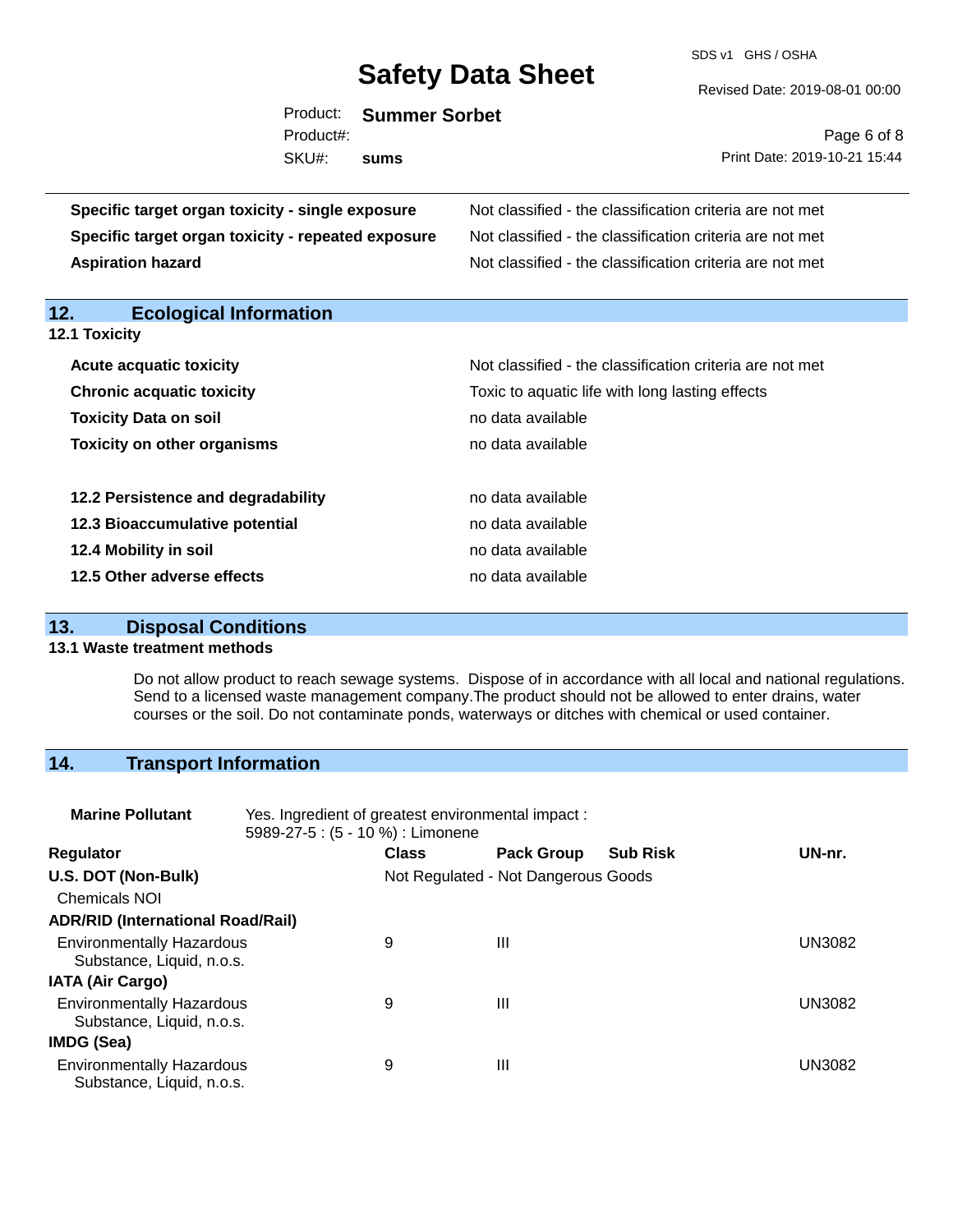SDS v1 GHS / OSHA

Revised Date: 2019-08-01 00:00

|           | Product: Summer Sorbet |
|-----------|------------------------|
| Product#: |                        |
| SKU#:     | sums                   |

Page 7 of 8 Print Date: 2019-10-21 15:44

| 15.                                       | <b>Regulatory Information</b> |                |                                                                                                  |
|-------------------------------------------|-------------------------------|----------------|--------------------------------------------------------------------------------------------------|
| <b>U.S. Federal Regulations</b>           |                               |                |                                                                                                  |
| <b>TSCA (Toxic Substance Control Act)</b> |                               |                | All components of the substance/mixture are listed or exempt                                     |
| 40 CFR(EPCRA, SARA, CERCLA and CAA)       |                               |                | This product contains the following components:                                                  |
| 6422-86-2                                 | 229-176-9 60 - 70 %           |                | Dioctyl Tere Phthalate (DOTP)                                                                    |
| <b>U.S. State Regulations</b>             |                               |                |                                                                                                  |
| <b>California Proposition 65 Warning</b>  |                               |                | This product contains the following components:                                                  |
| $117-81-7$ 204-211-0 60 - 70 %            |                               |                | Diethyl Hexyl Phthalate                                                                          |
| 123-35-3(NF 204-622-5 0.1 - 1.0 %         |                               |                | beta-Myrcene (Natural Source)                                                                    |
| <b>Canadian Regulations</b>               |                               |                |                                                                                                  |
| <b>DSL</b>                                |                               |                | 100.00% of the components are listed or exempt. The following<br>components are NOT on the List: |
| IFF#3076211                               |                               | $0.1 - 1.0 \%$ | Fir Essence OLIFFAC 0110 (IFF Compound)                                                          |

## **16. Other Information**

#### **GHS H-Statements referred to under section 3 and not listed in section 2**

| H226 : Flammable liquid and vapour                          | H301 : Toxic if swallowed                                |
|-------------------------------------------------------------|----------------------------------------------------------|
| H304 : May be fatal if swallowed and enters airways         | H311 : Toxic in contact with skin                        |
| H316 : Causes mild skin irritation                          | H317 : May cause an allergic skin reaction               |
| H319 : Causes serious eye irritation                        | H400 : Very Toxic to aquatic life                        |
| H401 : Toxic to aquatic life                                | H402 : Harmful to aquatic life                           |
| H410 : Very toxic to aquatic life with long lasting effects | H412 : Harmful to aquatic life with long lasting effects |
| <b>Total Fractional Values</b>                              |                                                          |
|                                                             |                                                          |
| (TFV) Risk                                                  | <b>Risk</b><br>(TFV).                                    |
| (32.98) Aquatic Chronic Toxicity, Category 3                | (5.69) Sensitization, Skin, Category 1B                  |
| (3.29) Aquatic Chronic Toxicity, Category 2                 | (3.04) Skin Corrosion/Irritation, Category 3             |
| (1.59) Acute Toxicity Inhalation, Category 4                | (1.35) Acute Toxicity Oral, Category 5                   |

#### Remarks

This safety data sheet is based on the properties of the material known to Wellington Fragrance at the time the data sheet was issued. The safety data sheet is intended to provide information for a health and safety assessment of the material and the circumstances, under which it is packaged, stored or applied in the workplace. For such a safety assessment Wellington Fragrance holds no responsibility. This document is not intended for quality assurance purposes.